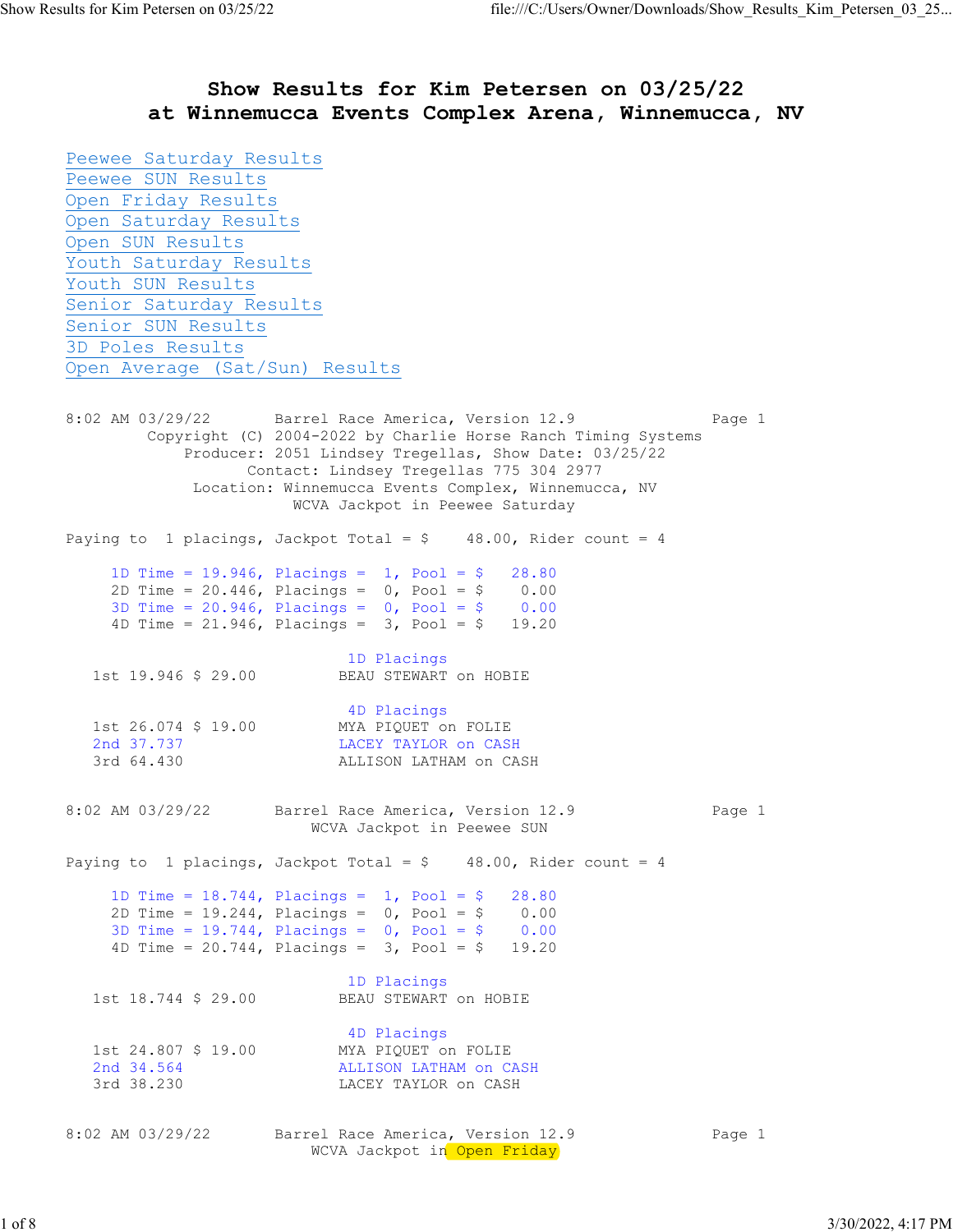```
Paying to 3 placings, Jackpot Total = $ 1508.00, Rider count = 32
     1D Time = 17.494, Placings = 6, Pool = $ 452.40 
     2D Time = 17.994, Placings = 7, Pool = $ 407.16 
     3D Time = 18.494, Placings = 7, Pool = $ 346.84 
       4D Time = 19.494, Placings = 7, Pool = $ 301.60 
                Not Placed = 5 
     1D Placings 
     1st 17.494 $195.00 TAWNEE ANDERSON on WILLTHEWOMANDASH 
     2nd 17.535 $149.00 RAYLENE NAVERAN on HAPPY GUN 
     3rd 17.692 $109.00 CASEY OTT on TRYEE'S JESSIE JAMES 
     4th 17.705 KALLIE MANZONIE on SQUIRREL 
     5th 17.796 SEANNA JACKSON on MONEY 
     6th 17.982 SUZANNE HARMON on CUSTOM MADE RUNNER 
     2D Placings 
     1st 18.112 $175.00 JANIS RUDY on GENERAL BETS MOOLAH 
     2nd 18.177 $134.00 SADIE RICKS on GOING BAYOU TY 
     3rd 18.244 $ 98.00 AUDREY VANBUREN on BOSS 
     4th 18.297 LYNDSEY ARNDT on DIAMOND J CATTILAC 
    5th 18.400 BRONC STEWART on WOODY
     6th 18.443 STEPHANIE TOBEY on DOX SMARTY PANTS 
     7th 18.456 SADIE RICKS on PG SMOKIN ROCKET 
    3D Placings 3D Placings
     1st 18.671 $149.00 RAYLENE NAVERAN on A ROYAL CHROMED CAT 
     2nd 18.722 $ 99.00 CASEY OTT on SMOKEKINDOFWONDERFUL 
    Tie 18.722 $ 99.00 KASEY MARSHALL on RM SUNRISE JEWEL 
     4th 19.127 SAMANTHA SKWARA on CRUZIN SILVERPINE 
     5th 19.332 HANNA FIRSTENBURG on MAGIC SOUTHERN BELL 
     6th 19.407 RENE CAPPS on MISS SNAZZY ETTA 
     7th 19.416 LISA LETARTI on JESSIES PEPPY SHINER 
     4D Placings 
     1st 19.502 $130.00 STEPHANIE TOBEY on HIGH N FAMOUS (TURTLE) 
     2nd 19.612 $100.00 STACY HALPIN on KT MESCAL N LENA 
    3rd 19.727 $ 72.00 CHANTELLE CARTER on J P PERRY BLACK
     4th 19.956 SCARLETT MASINI on CD REWIND (PEANUT) 
     5th 20.448 MARILEE GOLDEN on DOC MAJOR FANTASY 
     6th 20.808 BONNIE MORGAN on ILSE TWIST 
    7th 23.409 5 BRENDA SELLERS on CISCO \blacksquareN/T 417.371 BRYNN BARTO on LANE 
    N/T 417.721 PATTY OTT on TURN UP THE FIRE
    N/T 417.955 LEXI CARTER on SMOKIN OMBRE 
    N/T 418.690 VERONICA STEWART on FAME 
    N/T 420.196 DAN ROGERS on HARLEY 
   8:02 AM 03/29/22 Barrel Race America, Version 12.9 Page 1 
                  WCVA Jackpot in Open Saturday
   Paying to 5 placings, Jackpot Total = $ 4348.50, Rider count = 61
       1D Time = 16.860, Placings = 10, Pool = $ 1304.55 
       2D Time = 17.360, Placings = 11, Pool = $ 1174.10 
       3D Time = 17.860, Placings = 14, Pool = $ 1000.16 
       4D Time = 18.860, Placings = 10, Pool = $ 869.70 
                Not Placed = 16 
     1D Placings 
    1st 16.860 $431.00 \hbox{HEATHER COOMBS} on DOWN TEMPTATION LANE \,\,\mathrm{O} 2nd 16.898 $352.00 TAWNEE ANDERSON on WILLTHEWOMANDASH 
     3rd 17.004 $261.00 BRYNN BARTO on LANE 
Show Results for Kim Petersen on 03/25/22 file:///C:/Users/Owner/Downloads/Show_Results_Kim_Petersen_03_25...<br>Paying to 3 placings, Jackpot Total = $ 1508.00, Rider count = 32
                                   \mathbf{1}2
                                            6
```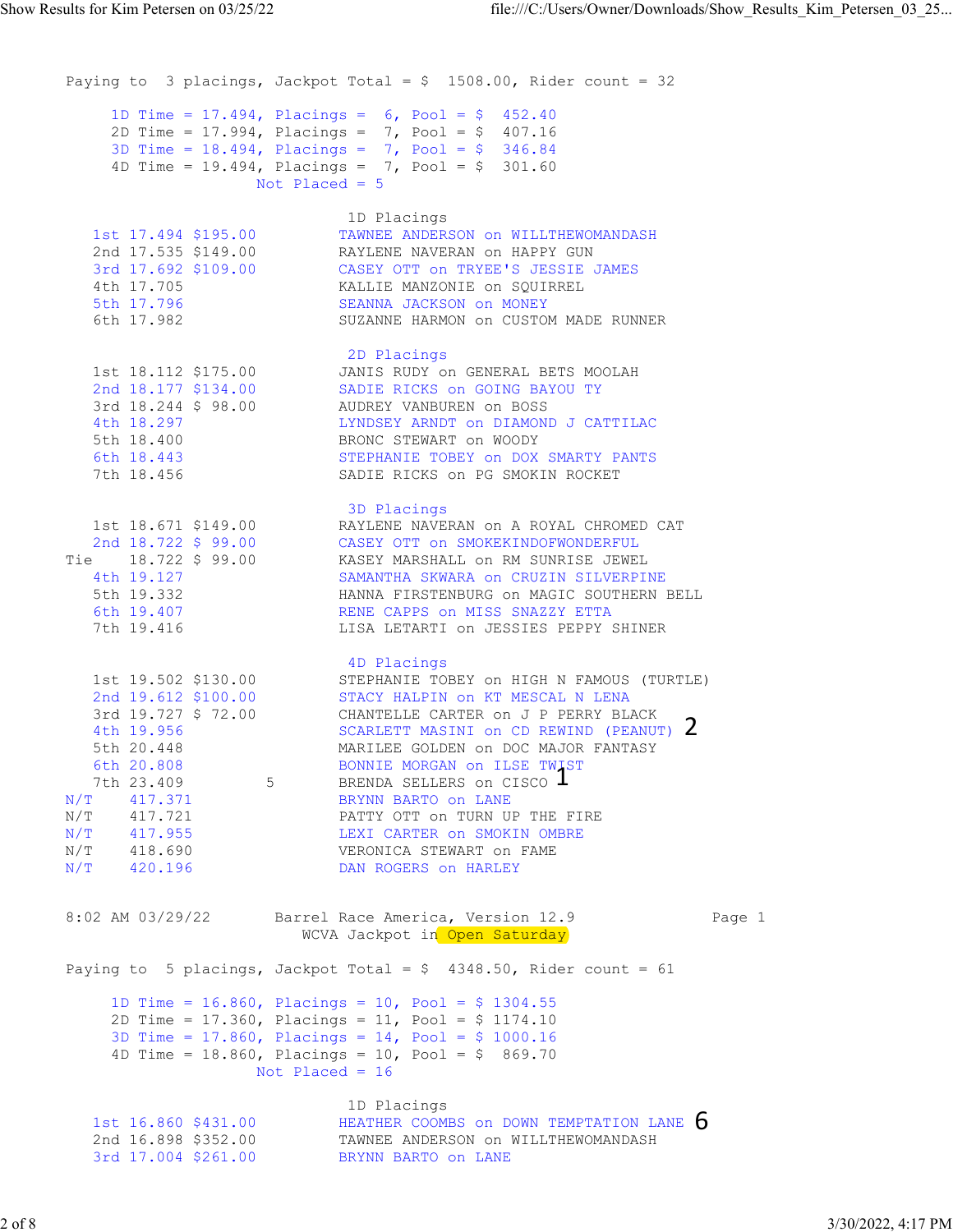| Show Results for Kim Petersen on 03/25/22                                                | file:///C:/Users/Owner/Downloads/Show Results Kim Petersen 03 25                                                                                                |        |
|------------------------------------------------------------------------------------------|-----------------------------------------------------------------------------------------------------------------------------------------------------------------|--------|
| 4th 17.029 \$170.00<br>5th 17.031 \$ 91.00<br>6th 17.044                                 | SHEENA HANSEN on SLICK DESIGN<br>PATTY OTT ON TURN UP THE FIRE<br>RAYLENE NAVERAN on HAPPY GUN                                                                  |        |
| 7th 17.108<br>8th 17.202<br>9th 17.283<br>10th 17.299                                    | LEXI CARTER ON SMOKIN OMBRE<br>MIRIAM MURILLO ON NEBO CHARM (TEQUILA)<br>SUZANNE HARMON on CUSTOM MADE RUNNER<br>SUZANNE LEMAIRE ON TINK                        |        |
| 1st 17.370 \$387.00<br>2nd 17.373 \$317.00                                               | 2D Placings<br>JOLENE BOSL ON HE'S A KITTY 5<br>BRAD LACY on JR TUFF WINK                                                                                       |        |
| 3rd 17.375 \$235.00<br>4th 17.397 \$153.00<br>5th 17.432 \$ 82.00<br>6th 17.450          | SADIE RICKS on GOING BAYOU TY<br>KIMBERLI QUINN ON SK STREAKIN TA FAME<br>SUZANNE LEMAIRE on DIVA<br>KALLIE MANZONIE on SQUIRREL                                |        |
| 7th 17.512<br>8th 17.621<br>9th 17.631                                                   | JOSIE MERRITT ON FROSTED RED LAYDEE<br>SCARLETT MASINI on CD REWIND (PEANUT) 4<br>SEANNA JACKSON on MONEY                                                       |        |
| 10th 17.718<br>11th 17.741                                                               | TABATHA MCGRAW on PERKS TA BEIN FAMOUS<br>JANIS RUDY ON GENERAL BETS MOOLAH<br>3D Placings                                                                      |        |
| 1st 17.889 \$330.00<br>2nd 17.908 \$270.00<br>3rd 17.942 \$200.00<br>4th 18.022 \$130.00 | VERONICA STEWART ON FAME<br>CASEY OTT ON CP RUFF N CATTY<br>TAYLOR FELTON ON STR SUPER STAR<br>CAYLEE LINNELL on QUINN                                          |        |
| 5th 18.070 \$ 70.00<br>6th 18.075<br>7th 18.096<br>8th 18.169                            | LYNDSEY ARNDT ON DIAMOND J CATTILAC<br>AUDREY VANBUREN on BOSS<br>KRISTINA LATHEM ON HENRY<br>BRONC STEWART ON WOODY                                            |        |
| 9th 18.208<br>10th 18.301<br>11th 18.338                                                 | RAYLENE NAVERAN ON A ROYAL CHROMED CAT<br>EMERAL CAMPBELL on AQ RODEO CASHIN<br>KALLIE MANZONIE on INDY                                                         |        |
| 12th 18.471<br>13th 18.585<br>14th 18.667                                                | SADIE RICKS on PG SMOKIN ROCKET<br>STACY HALPIN ON KT MESCAL N LENA<br>SAMANTHA SKWARA on CRUZIN SILVERPINE                                                     |        |
| 8:02 AM 03/29/22                                                                         | 4D Placings<br>Barrel Race America, Version 12.9<br>WCVA Jackpot in Open Saturday                                                                               | Page 2 |
| 1st 18.994 \$287.00<br>2nd 18.999 \$235.00<br>3rd 19.176 \$174.00                        | STEPHEN QUINN ON SK DOUBLE DOSE TA FAME<br>KRISTI PIQUET ON REPO<br>SAMANTHA SKWARA on GYPSY                                                                    |        |
| 4th 19.234 \$113.00<br>5th $19.472$ \$ 61.00<br>6th 19.929<br>7th 20.027                 | HANNA FIRSTENBURG ON MAGIC SOUTHERN BELL<br>STEPHANIE TOBEY ON HIGH N FAMOUS (TURTLE)<br>BRENDA SELLERS on CISCO 5<br>5<br>MARILEE GOLDEN on DOC MAJOR FANTASY  |        |
| 8th 20.351<br>9th 21.687<br>10th 26.431<br>407.188<br>$\rm N/T$                          | JACKIE HOFHEINS on FLOYDS FAME<br>SHEENA HANSEN ON SLICK AND FANCY<br>JACKIE HOFHEINS on OAK TREE SPECIAL<br>HEATHER COOMBS ON THE FRENCH FRY GUY Z             |        |
| N/T<br>413.100<br>N/T<br>417.866<br>$N/T$ 418.172<br>N/T<br>418.363                      | KARYSA PEREZ ON LECTRIC LILY<br>TORI HURT ON SD CLEAR THE SMOKE<br>STEPHANIE TOBEY ON DOX SMARTY PANTS<br>KASEY MARSHALL ON RM SUNRISE JEWEL                    |        |
| N/T<br>418.862<br>N/T<br>418.955<br>N/T<br>419.353<br>N/T<br>419.436<br>420.195<br>N/T   | ITALY JO HOLMAN ON LAFFY<br>TAYLOR FELTON ON SPEEDY<br>CASEY OTT ON TRYEE'S JESSIE JAMES<br>LORIE KIM CALKINS on MAYBE BABY                                     |        |
| N/T<br>422.560<br>N/T<br>422.859<br>N/T<br>423.973                                       | DAN ROGERS on HARLEY<br>TRENTA LARA on PFG BRAVE BARBAROSSA (SILLY)<br>7 <sup>7</sup><br>LISA LETARTI ON JESSIES PEPPY SHINER<br>RENE CAPPS on MISS SNAZZY ETTA |        |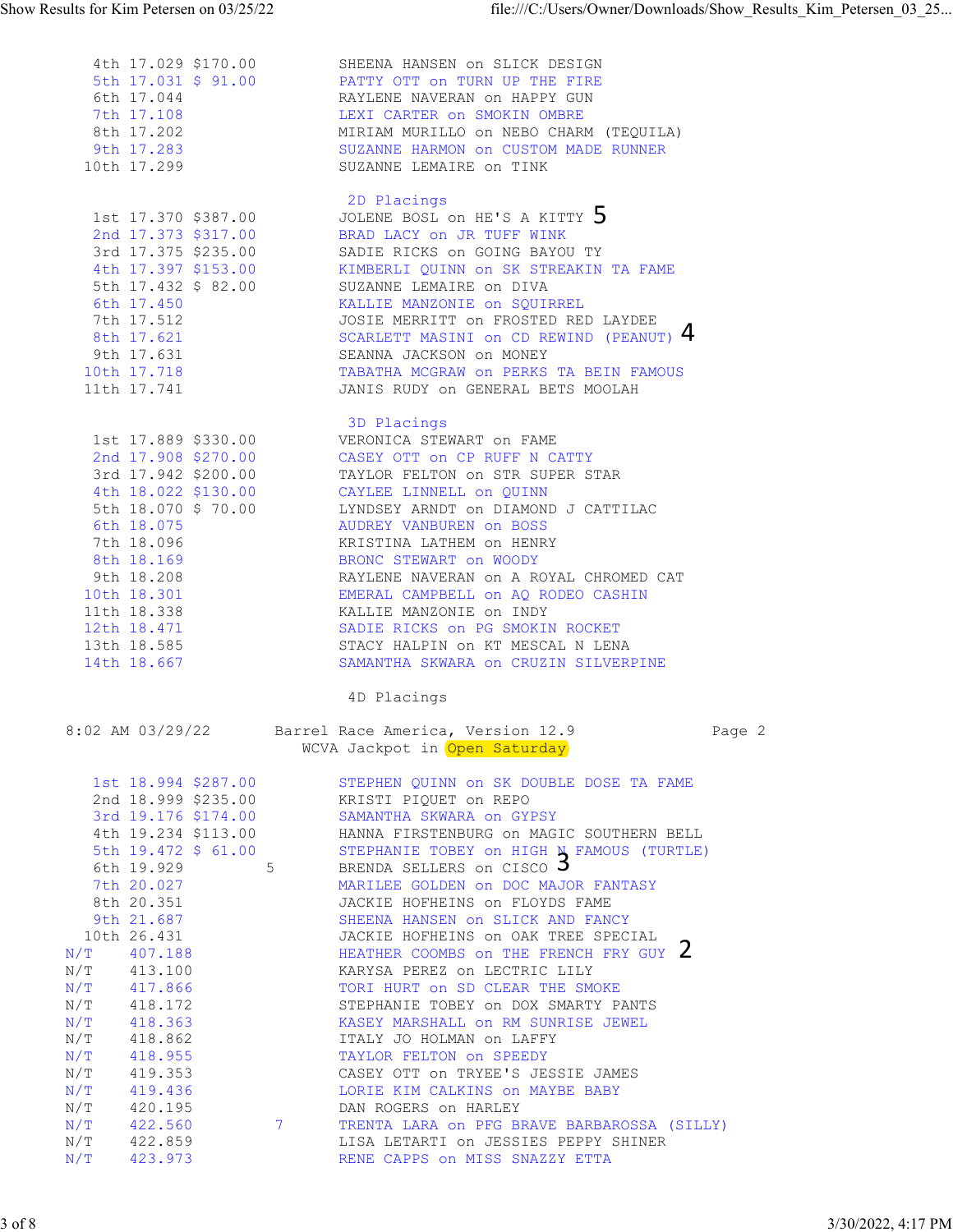N/T 427.457 JOLENE BOSL on MRQH SPECIAL BEDUINO  $\blacksquare$ N/T 441.086 CHANTELLE CARTER on J P PERRY BLACK N/T 476.631 BONNIE MORGAN on ILSE TWIST 8:02 AM 03/29/22 Barrel Race America, Version 12.9 Page 1 WCVA Jackpot in Open SUN Paying to 5 placings, Jackpot Total =  $$$  4233.00, Rider count = 58 1D Time = 16.538, Placings = 4, Pool = \$ 1269.90 2D Time = 17.038, Placings = 7, Pool = \$ 1142.91 3D Time = 17.538, Placings = 22, Pool = \$ 973.59 4D Time = 18.538, Placings = 14, Pool = \$ 846.60 Not Placed = 11 1D Placings 1st 16.538 \$455.00 SHEENA HANSEN on SLICK DESIGN 2nd 16.801 \$370.00  $\,$  HEATHER COOMBS on THE FRENCH FRY GUY  $\,$   $\,$   $\,$   $\,$   $\,$  3rd 16.864 \$272.00 BRYNN BARTO on LANE 4th 16.946 \$174.00 KALLIE MANZONIE on SQUIRREL **2D Placings 2D Placings**  1st 17.068 \$377.00 TORI HURT on SD CLEAR THE SMOKE 2nd 17.134 \$309.00 CASEY OTT on TRYEE'S JESSIE JAMES 3rd 17.160 \$229.00  $\,$  HEATHER COOMBS on DOWN TEMPTATION LANE  $\,$   $\,$  4th 17.171 \$149.00 SADIE RICKS on GOING BAYOU TY 5th 17.341 \$ 80.00 CASEY OTT on CP RUFF N CATTY 6th 17.345 KIMBERLI QUINN on SK STREAKIN TA FAME 7th 17.435 ITALY JO HOLMAN on LAFFY **3D Placings 3D Placings**  1st 17.641 \$321.00 SEANNA JACKSON on MONEY 2nd 17.727 \$263.00  $\,$  SCARLETT MASINI on CD REWIND (PEANUT)  $4\,$  3rd 17.733 \$195.00 VERONICA STEWART on FAME 4th 17.748 \$127.00 EMERAL CAMPBELL on AQ RODEO CASHIN 5th 17.824 \$ 68.00 PATTY OTT on TURN UP THE FIRE 6th 17.893 JANIS RUDY on GENERAL BETS MOOLAH 7th 17.929 SADIE RICKS on PG SMOKIN ROCKET 8th 17.939 KRISTI PIQUET on REPO 9th 18.021 MIRIAM MURILLO on NEBO CHARM (TEQUILA) 10th 18.074 LISA LETARTI on JESSIES PEPPY SHINER 11th 18.104 RENE CAPPS on MISS SNAZZY ETTA 12th 18.124 BRONC STEWART on WOODY 13th 18.203 NICKIE CRAIG on TWIZZLE TWIST 14th 18.244 KRISTINA LATHEM on HENRY 15th 18.254 KALLIE MANZONIE on INDY 16th 18.289 STEPHEN QUINN on SK DOUBLE DOSE TA FAME Tie 18.289 7 TRENTA LARA on PFG BRAVE BARBAROSSA (SILLY) 18th 18.385 KARYSA PEREZ on LECTRIC LILY 19th 18.417 BREANNA KEIL on GOFORSADIE (SADIE) 20th 18.470 NICKIE CRAIG on FANCY 21st 18.521 LYNDSEY ARNDT on DIAMOND J CATTILAC 22nd 18.530 SAMANTHA SKWARA on CRUZIN SILVERPINE 4D Placings 1st 18.570 \$279.00 KASEY MARSHALL on RM SUNRISE JEWEL 2nd 18.711 \$229.00 HANNA FIRSTENBURG on MAGIC SOUTHERN BELL 8:02 AM 03/29/22 Barrel Race America, Version 12.9 Page 2 WCVA Jackpot in Open SUN 3rd 18.874 \$169.00 BREANNA KEIL on SHEZA SPECIAL DESIGN 4th 18.907 \$110.00 RAYLENE NAVERAN on A ROYAL CHROMED CAT 5th 18.913 \$ 59.00 STACY HALPIN on KT MESCAL N LENA Show Results for Kim Petersen on 03/25/22<br>  $\text{file:///C:}/\text{Users}/\text{Owner}/\text{Downloads}/\text{Show}\_\text{Results}\_\text{Kim}\_\text{Petersen}\_\text{03}\_\text{25...}$ <br>
N/T 427.457 JOLENE BOSL on MRQH SPECIAL BEDUINO 1<br>
N/T 441.086 CHANTELLE CARTER on J P PERRY BLACK<br>
N/T 476.631 BO 1 4 5 6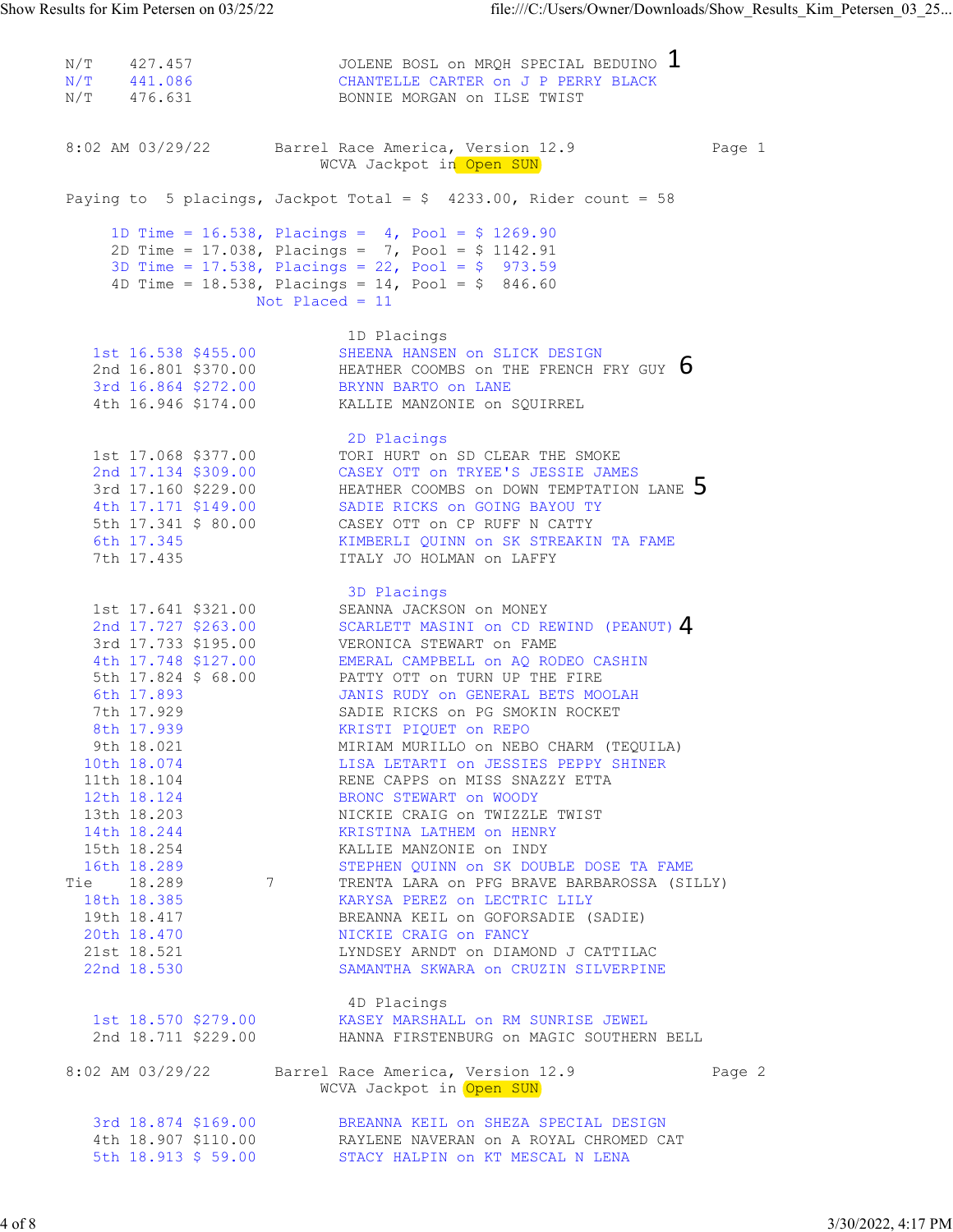6th 19.338 CHANTELLE CARTER on J P PERRY BLACK 7th 19.346 LORIE KIM CALKINS on MAYBE BABY 8th 19.459 SAMANTHA SKWARA on GYPSY 9th 19.868 MARILEE GOLDEN on DOC MAJOR FANTASY 10th 19.890 5 BRENDA SELLERS on CISCO 5 11th 20.615 **LARAMIE TERRY ON MY T BIG PLANS**  12th 20.717 LARAMIE TERRY on WAR TREAT T 13th 21.423 SAVANNAH FOLEY on ROCKY 14th 25.374 JOLENE BOSL on MRQH SPECIAL BEDUINO  $\angle$ SCR 400.000 BONNIE MORGAN ON ILSE TWIST N/T 400.000 AUDREY VANBUREN on BOSS N/T 417.056 RAYLENE NAVERAN on HAPPY GUN N/T 417.212 BRYNN BARTO on DEWEY N/T 417.394 BRAD LACY on JR TUFF WINK N/T 417.620 SUZANNE HARMON on CUSTOM MADE RUNNER N/T 417.663 JOSIE MERRITT on FROSTED RED LAYDEE  $N/T$  417.786 JOLENE BOSL on HE'S A KITTY  $\blacksquare$ N/T 418.032 LEXI CARTER on SMOKIN OMBRE N/T 419.226 DAN ROGERS on HARLEY N/T 446.521 SHEENA HANSEN on SLICK AND FANCY 8:02 AM 03/29/22 Barrel Race America, Version 12.9 Page 1 WCVA Jackpot in Youth Saturday Paying to 1 placings, Jackpot Total = \$ 310.00, Rider count = 12 1D Time =  $17.450$ , Placings =  $3$ , Pool =  $$$  93.00 2D Time = 17.950, Placings = 2, Pool = \$ 83.70 3D Time = 18.450, Placings = 2, Pool = \$ 71.30 4D Time = 19.450, Placings = 3, Pool = \$ 62.00 Not Placed = 2 1D Placings 1st 17.450 \$ 93.00 KALLIE MANZONIE on SQUIRREL 2nd 17.621 SCARLETT MASINI on CD REWIND (PEANUT) 3rd 17.942 TAYLOR FELTON on STR SUPER STAR 2D Placings 1st 18.097 \$ 84.00 CAYLEE LINNELL on QUINN 2nd 18.338 KALLIE MANZONIE on INDY **3D Placings 3D Placings**  1st 18.721 \$ 71.00 ITALY JO HOLMAN on CR TUFF LIL PEANUT 2nd 19.171 CAYLEE LINNELL on ACE 4D Placings 1st 20.027 \$ 62.00 MARILEE GOLDEN on DOC MAJOR FANTASY 2nd 23.352 MADISON MCCOLGAN on MILEY 3rd 27.914 EVANGELEEN NEILSON on RM SUNRISE JEWEL N/T 411.460 MARILEE GOLDEN on BORNONADRINKINDAY N/T 418.955 TAYLOR FELTON on SPEEDY 8:02 AM 03/29/22 Barrel Race America, Version 12.9 Page 1 WCVA Jackpot in Youth SUN Paying to 1 placings, Jackpot Total =  $\frac{6}{7}$  257.50, Rider count = 9 1D Time = 16.946, Placings = 1, Pool = \$ 77.25 2D Time = 17.446, Placings = 1, Pool = \$ 69.53 3D Time =  $17.946$ , Placings =  $3$ , Pool =  $$$  59.23 4D Time = 18.946, Placings = 4, Pool = \$ 51.50 Show Results for Kim Petersen on 03/25/22<br>
file:///C:/Users/Owner/Downloads/Show\_Results\_Kim\_Petersen\_03\_25...<br>
6th 19.338<br>
7th 19.346<br>
5ERANTELLE CARTER ON J P PERRY BLACK<br>
8th 19.459<br>
SAMANTHA SKWARA ON GYPSY<br>
SAMANTHA S 5/7 (1971-31)<br>
6/7 (1971-31)<br>
6/7 (1972-3)<br>
6/7 (1972-3)<br>
6/7 (1972-4)<br>
6/7 (1972-4)<br>
6/7 (1972-4)<br>
6/3 (1972-4)<br>
6/7 (1972-4)<br>
6/7 (1972-4)<br>
6/7 (1972-4)<br>
6/7 (1972-4)<br>
6/7 (1972-4)<br>
6/7 (1972-4)<br>
6/7 (1972-4)<br>
6/7 (197 2 3

1D Placings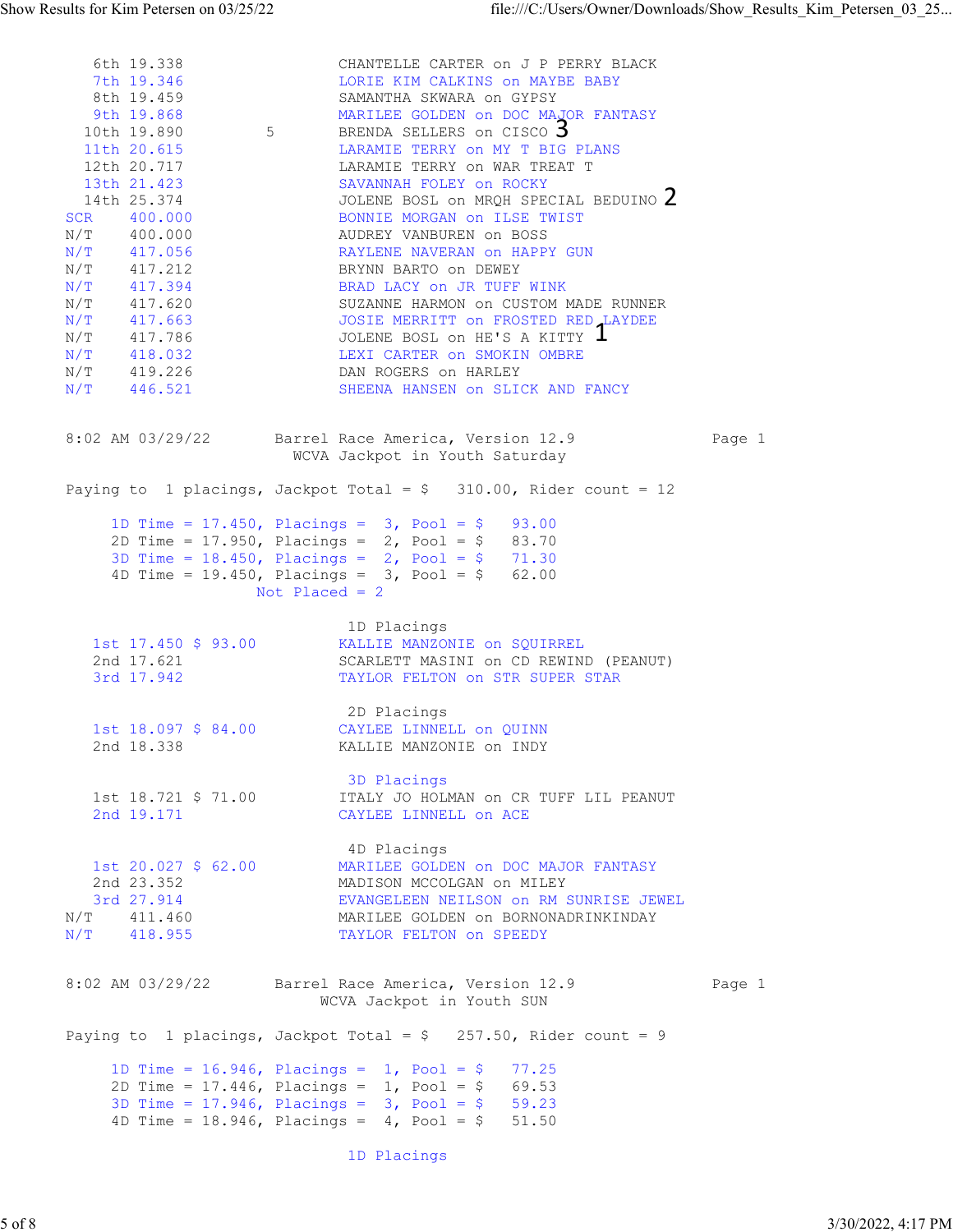1st 16.946 \$ 77.00 KALLIE MANZONIE on SQUIRREL 2D Placings 1st 17.727 \$ 70.00 SCARLETT MASINI on CD REWIND (PEANUT) **3D Placings 3D Placings**  1st 18.241 \$ 59.00 ITALY JO HOLMAN on CR TUFF LIL PEANUT 2nd 18.254 KALLIE MANZONIE on INDY 3rd 18.456 SAVANNAH FOLEY on ROCKY 4D Placings 1st 19.868 \$ 52.00 MARILEE GOLDEN on DOC MAJOR FANTASY 2nd 21.163 MARILEE GOLDEN on BORNONADRINKINDAY 3rd 21.691 MADISON MCCOLGAN on MILEY 4th 22.664 EVANGELEEN NEILSON on RM SUNRISE JEWEL 8:02 AM 03/29/22 Barrel Race America, Version 12.9 Page 1 WCVA Jackpot in Senior Saturday Paying to 2 placings, Jackpot Total =  $\frac{1}{2}$  380.00, Rider count = 16 1D Time =  $16.860$ , Placings =  $3$ , Pool =  $$$  114.00 2D Time = 17.360, Placings = 3, Pool = \$ 102.60 3D Time = 17.860, Placings = 1, Pool = \$ 87.40 4D Time = 18.860, Placings = 4, Pool = \$ 76.00 Not Placed = 5 1D Placings 1st 16.860 \$ 68.00 HEATHER COOMBS on DOWN TEMPTATION LANE 2nd 17.031 \$ 46.00 PATTY OTT on TURN UP THE FIRE 3rd 17.044 RAYLENE NAVERAN on HAPPY GUN 2D Placings 1st 17.373 \$ 62.00 BRAD LACY on JR TUFF WINK 2nd 17.397 \$ 41.00 KIMBERLI QUINN on SK STREAKIN TA FAME 3rd 17.741 JANIS RUDY on GENERAL BETS MOOLAH 3D Placings 1st 18.208 \$ 87.00 RAYLENE NAVERAN on A ROYAL CHROMED CAT 4D Placings 1st 18.994 \$ 46.00 STEPHEN QUINN on SK DOUBLE DOSE TA FAME 2nd 19.929 \$ 30.00 5 BRENDA SELLERS on CISCO 3rd 20.351 JACKIE HOFHEINS on FLOYDS FAME 4th 26.431 JACKIE HOFHEINS on OAK TREE SPECIAL N/T 407.188 HEATHER COOMBS on THE FRENCH FRY GUY N/T 419.436 LORIE KIM CALKINS on MAYBE BABY N/T 420.195 DAN ROGERS on HARLEY N/T 422.859 LISA LETARTI on JESSIES PEPPY SHINER N/T 476.631 BONNIE MORGAN ON ILSE TWIST 8:02 AM 03/29/22 Barrel Race America, Version 12.9 Page 1 WCVA Jackpot in Senior SUN Paying to 2 placings, Jackpot Total =  $$345.00$ , Rider count = 14 1D Time = 16.801, Placings = 2, Pool = \$ 103.50 2D Time = 17.301, Placings = 1, Pool = \$ 93.15 3D Time = 17.801, Placings = 4, Pool = \$ 79.35 4D Time = 18.801, Placings = 3, Pool = \$ 69.00 Not Placed = 4 Show Results for Kim Petersen on 03/25/22 file:///C:/Users/Owner/Downloads/Show\_Results\_Kim\_Petersen\_03\_25...<br>1st 16.946 \$77.00 KALLIE MANZONIE on SQUIRREL<br>2D Placings

1D Placings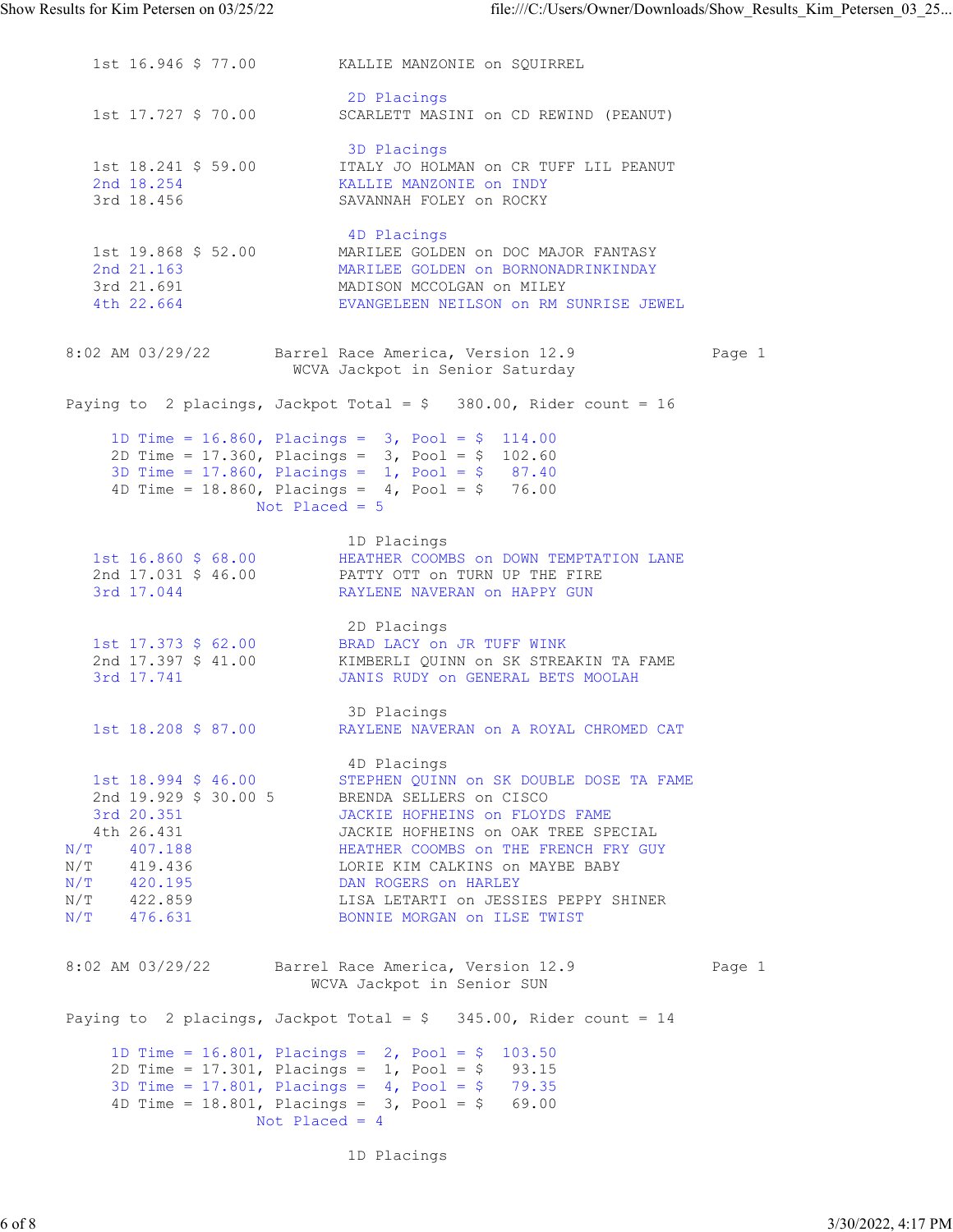1st 16.801 \$ 62.00 HEATHER COOMBS on THE FRENCH FRY GUY 2nd 17.160 \$ 41.00 HEATHER COOMBS on DOWN TEMPTATION LANE **2D Placings 2D Placings**  1st 17.345 \$ 93.00 KIMBERLI QUINN on SK STREAKIN TA FAME **3D Placings 3D Placings**  1st 17.824 \$ 48.00 PATTY OTT on TURN UP THE FIRE 2nd 17.893 \$ 32.00 JANIS RUDY on GENERAL BETS MOOLAH 3rd 18.074 LISA LETARTI on JESSIES PEPPY SHINER 4th 18.289 STEPHEN QUINN on SK DOUBLE DOSE TA FAME 4D Placings 1st 18.907 \$ 41.00 RAYLENE NAVERAN on A ROYAL CHROMED CAT 2nd 19.346 \$ 28.00 LORIE KIM CALKINS on MAYBE BABY 3rd 19.890 5 BRENDA SELLERS on CISCO SCR 400.000 BONNIE MORGAN on ILSE TWIST N/T 417.056 RAYLENE NAVERAN on HAPPY GUN N/T 417.394 BRAD LACY on JR TUFF WINK N/T 419.226 DAN ROGERS on HARLEY 8:02 AM 03/29/22 Barrel Race America, Version 12.9 Page 1 WCVA Jackpot in 3D Poles Paying to 2 placings, Jackpot Total =  $$ 499.00$ , Rider count = 19 1D Time = 20.198, Placings = 1, Pool = \$ 214.57 2D Time = 21.698, Placings = 3, Pool = \$ 164.67 3D Time = 23.198, Placings = 11, Pool = \$ 119.76 Not Placed = 4 1D Placings<br>1st 20.198 \$215.00 1TALY JO HOL ITALY JO HOLMAN on MORE THAN PROMISED 2D Placings 1st 22.398 \$ 99.00 KASEY MARSHALL on RM SUNRISE JEWEL 2nd 22.737 \$ 66.00 BRYNN BARTO on BOOGER 3rd 22.951 KALLIE MANZONIE on INDY **3D Placings 3D Placings**  1st 23.633 \$ 72.00 CAYLEE LINNELL on QUINN 2nd 23.912 \$ 48.00 CAYLEE LINNELL on REMI 3rd 24.041 BEAU STEWART on HOBIE 4th 25.542 SAMANTHA SKWARA on GYPSY 5th 26.159 HANNA FIRSTENBURG on MAGIC SOUTHERN BELL 6th 28.092 LORIE KIM CALKINS on MAYBE BABY 7th 28.357 KARYSA PEREZ on LECTRIC LILY 8th 31.447 AUDREY VANBUREN ON DAUFY 9th 31.895 CANDACE LINNELL on ACE 10th 32.864 SAMANTHA SKWARA on CRUZIN SILVERPINE 11th 53.382 LACEY TAYLOR on CASH N/T 400.000 BRONC STEWART on WOODY N/T 421.598 RAYLENE NAVERAN on HAPPY GUN N/T 425.663 AUDREY VANBUREN on HORK N/T 434.703 JOSIE MERRITT on FROSTED RED LAYDEE 8:02 AM 03/29/22 Barrel Race America, Version 12.9 Page 1 Average Jackpot in Open Average (Sat/Sun) Paying to 3 placings, Jackpot Total =  $$ 1150.00$ , Rider count = 38 1D Time =  $34.020$ , Placings =  $5$ , Pool =  $$$  402.50 2D Time = 35.020, Placings = 5, Pool = \$ 345.00 Show Results for Kim Petersen on 03/25/22<br>
1st 16.801 \$ 62.00<br>
2nd 17.160 \$ 41.00<br>
ABATHER COOMBS on THE FRENCH FRY GUY<br>
2nd 17.160 \$ 41.00<br>
2nd Paper Street